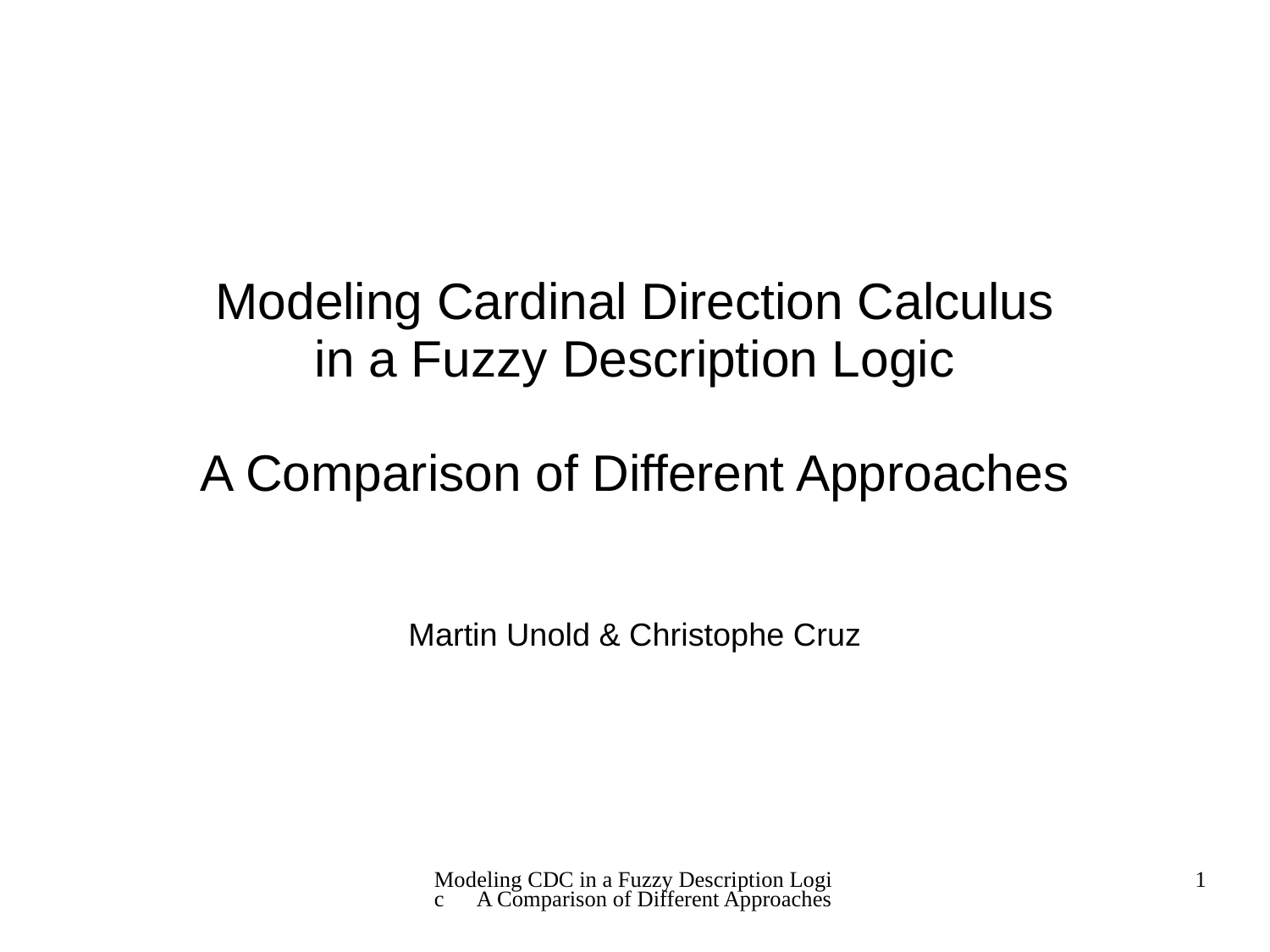# Outline

- Motivation (crisp)
- Motivation (fuzzy)
- Inference Rules
- Test Results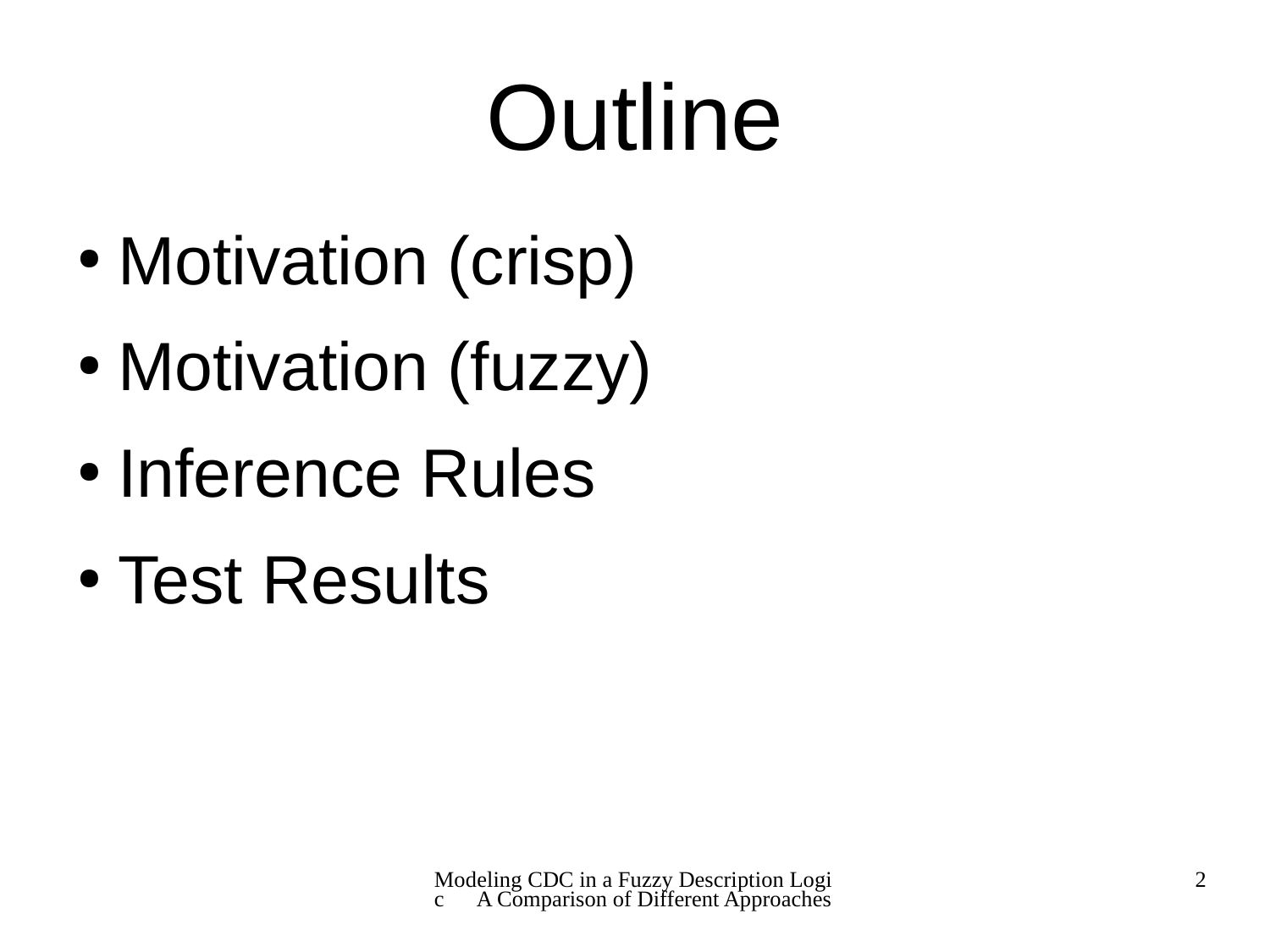# Typical Situation

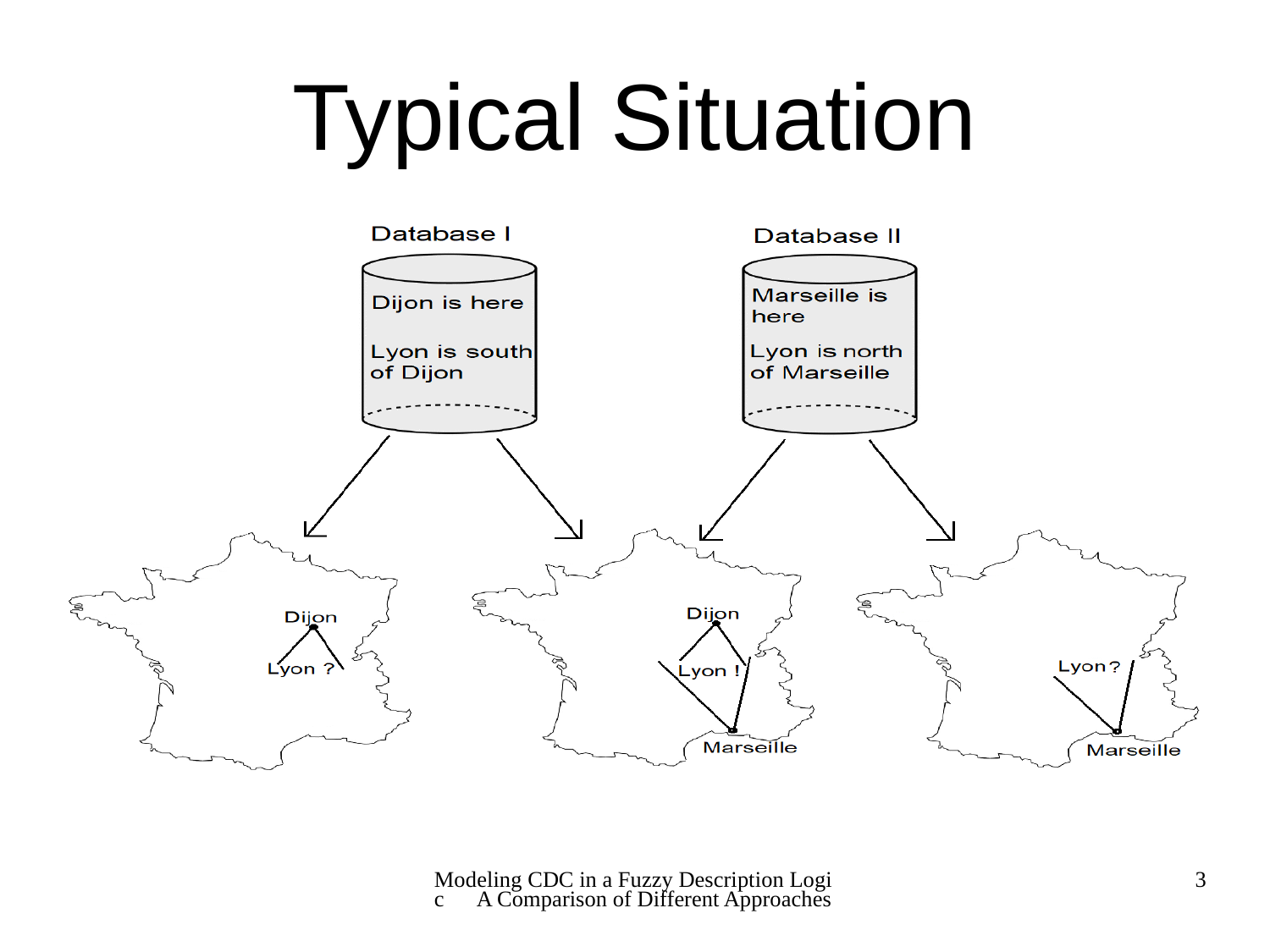- (Iyon, marseille): northOf
- (Iyon, france): within
- (marseille,avignon): closeTo

- (Iyon, point2): is Here
- (france, region1): is Here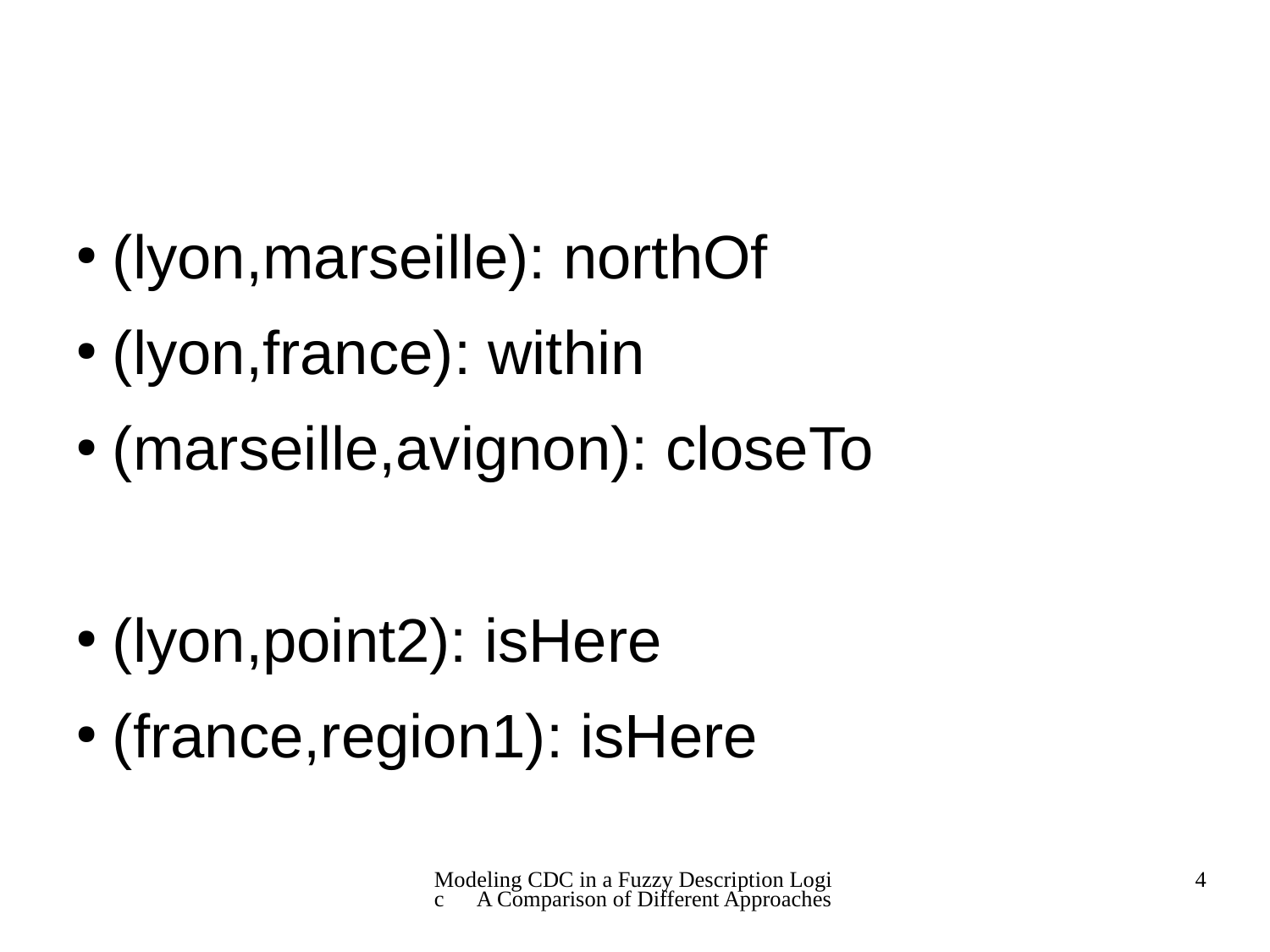## Model in DL

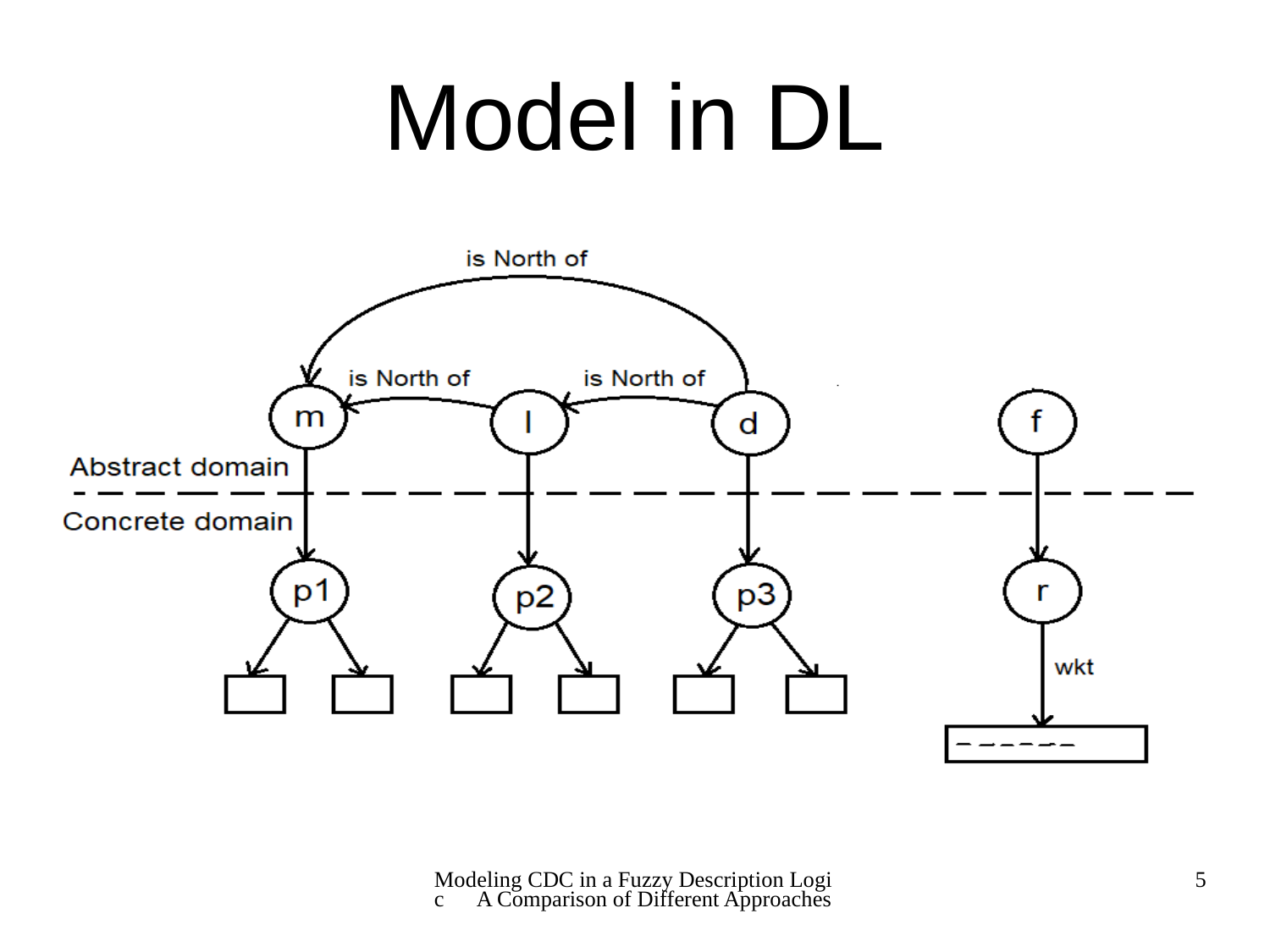● <(lyon,marseille): northOf, 70%>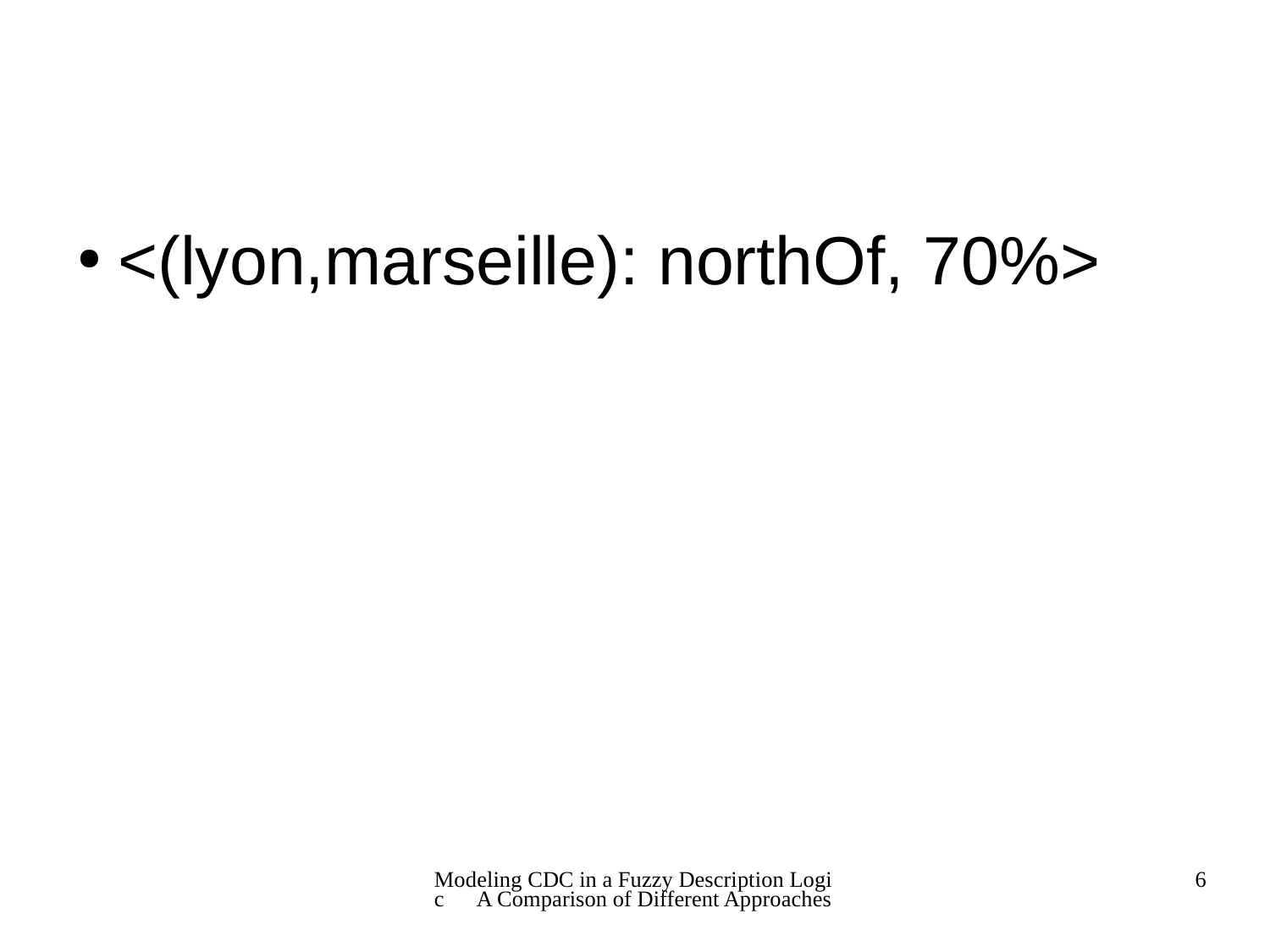● <(lyon,marseille): northOf, 70%>

• This is NOT a probability !!!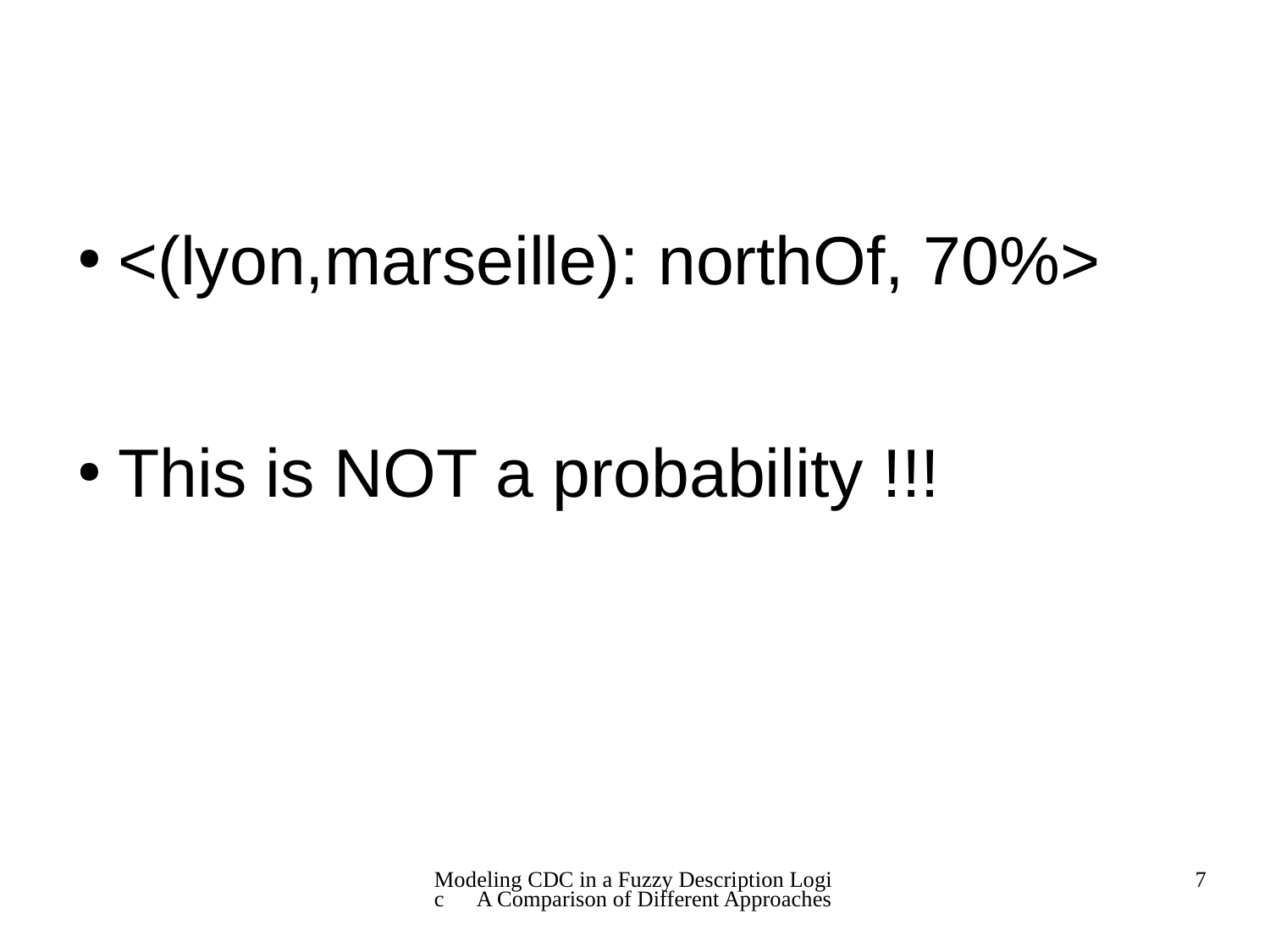#### What is East?

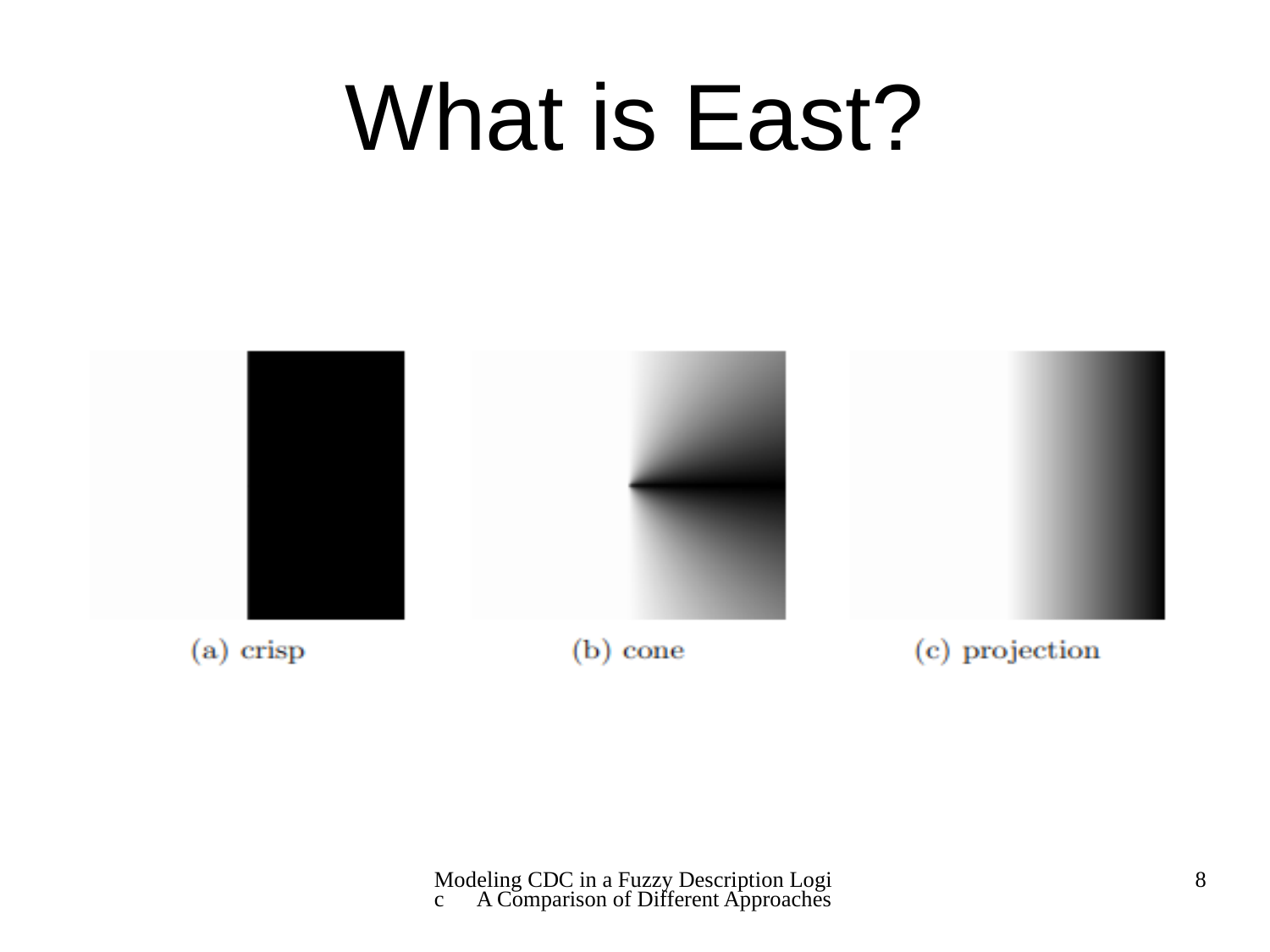#### What is Close?

(a) linear (
$$
\alpha = 0.1
$$
,  
\n $\beta = 0.25$ )  
\n(b) exponential  
\n(c) fraction  
\n
$$
\mu(d) = \begin{cases}\n0 & \text{if } d \ge \alpha + \beta \\
\frac{\alpha + \beta - d}{\beta} & \text{if } \alpha < d < \alpha + \beta \\
1 & \text{if } d \le \alpha\n\end{cases} \qquad \mu(d) = e^{-d} \qquad \mu(d) = \frac{1}{1 + d}
$$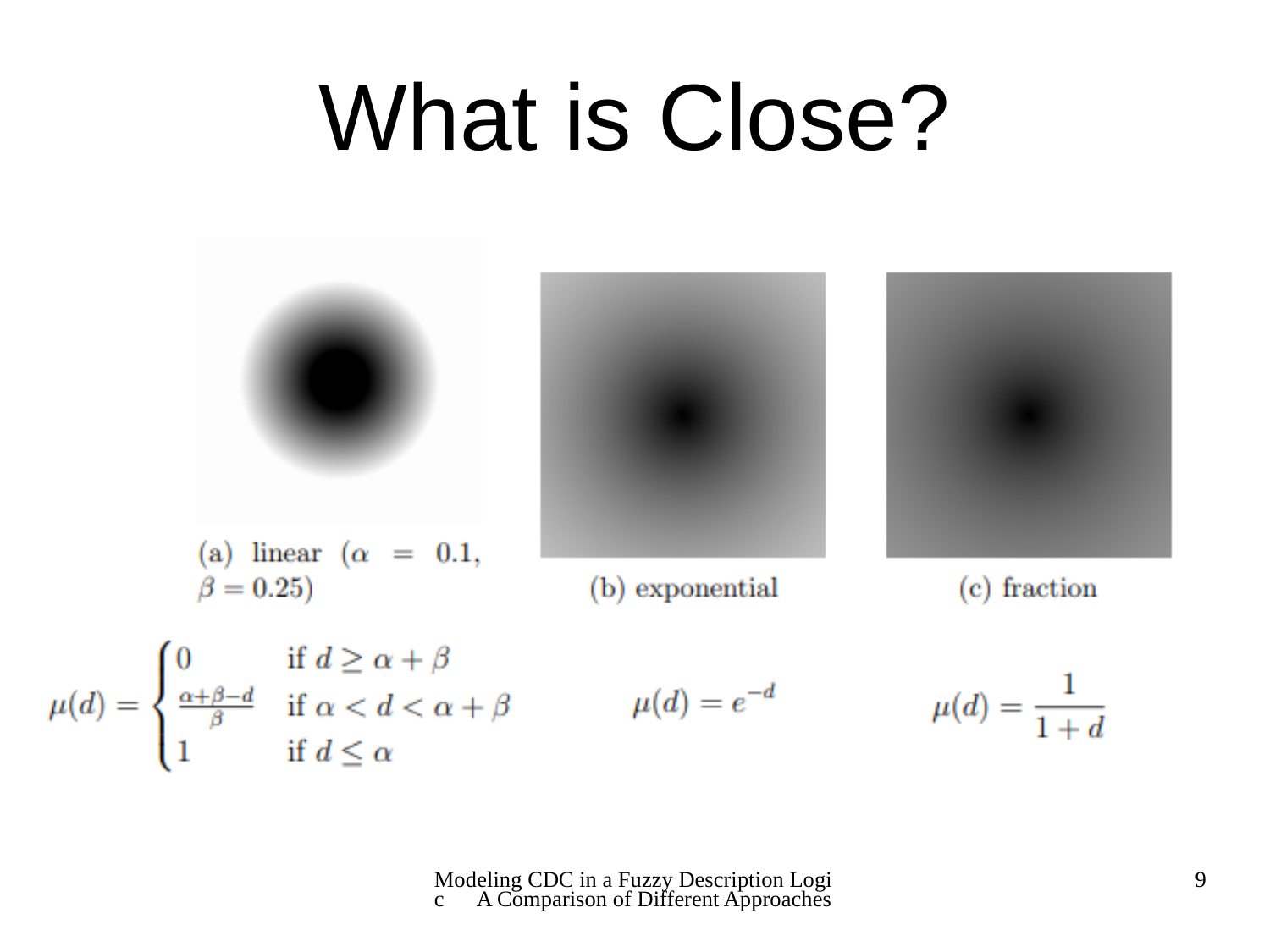# Where is Point P?

- $\bullet$  P is northOf A (60%)
- P is westOf B (70%)
- P is closeTo C (80%)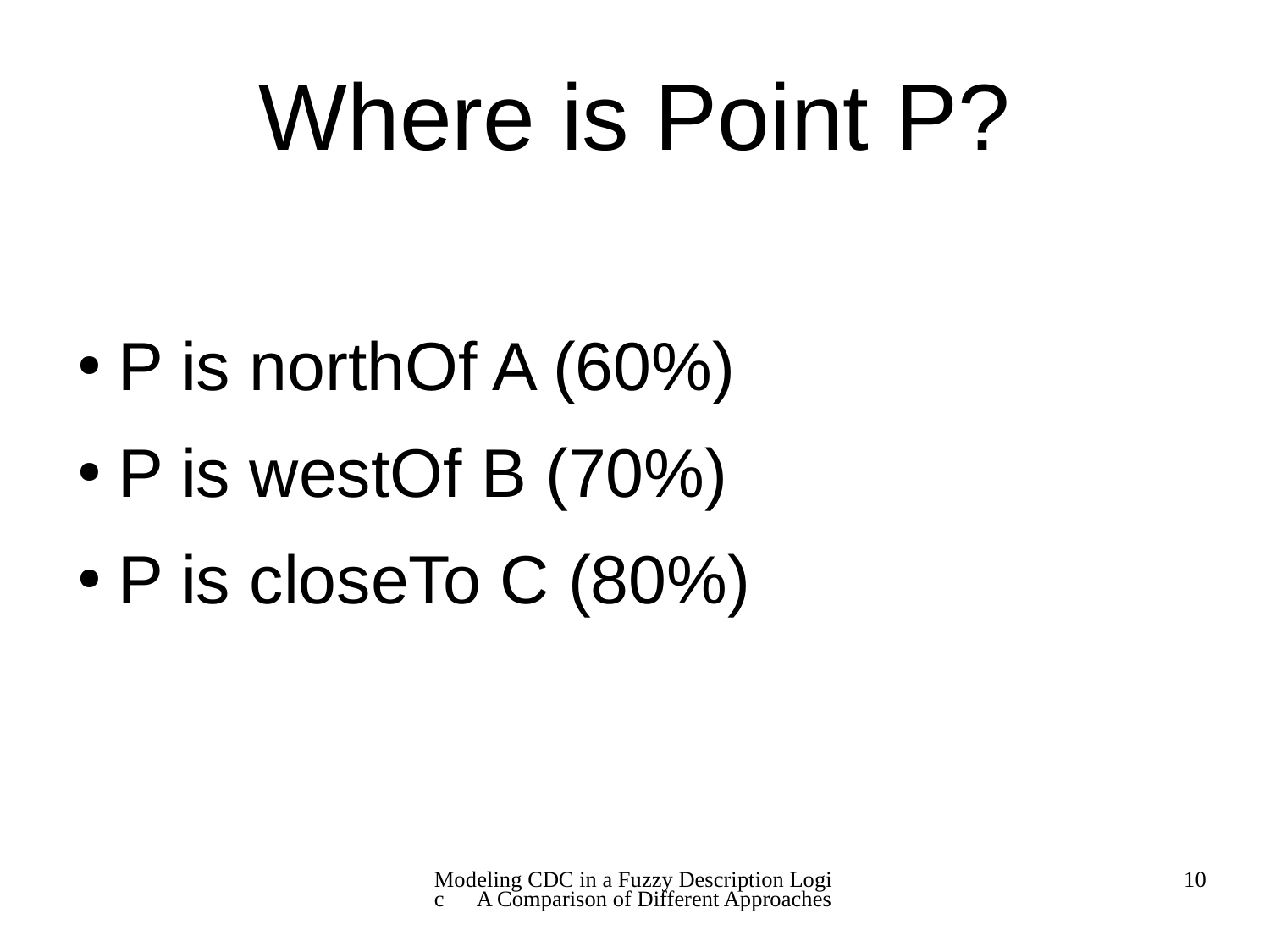#### Cone Model

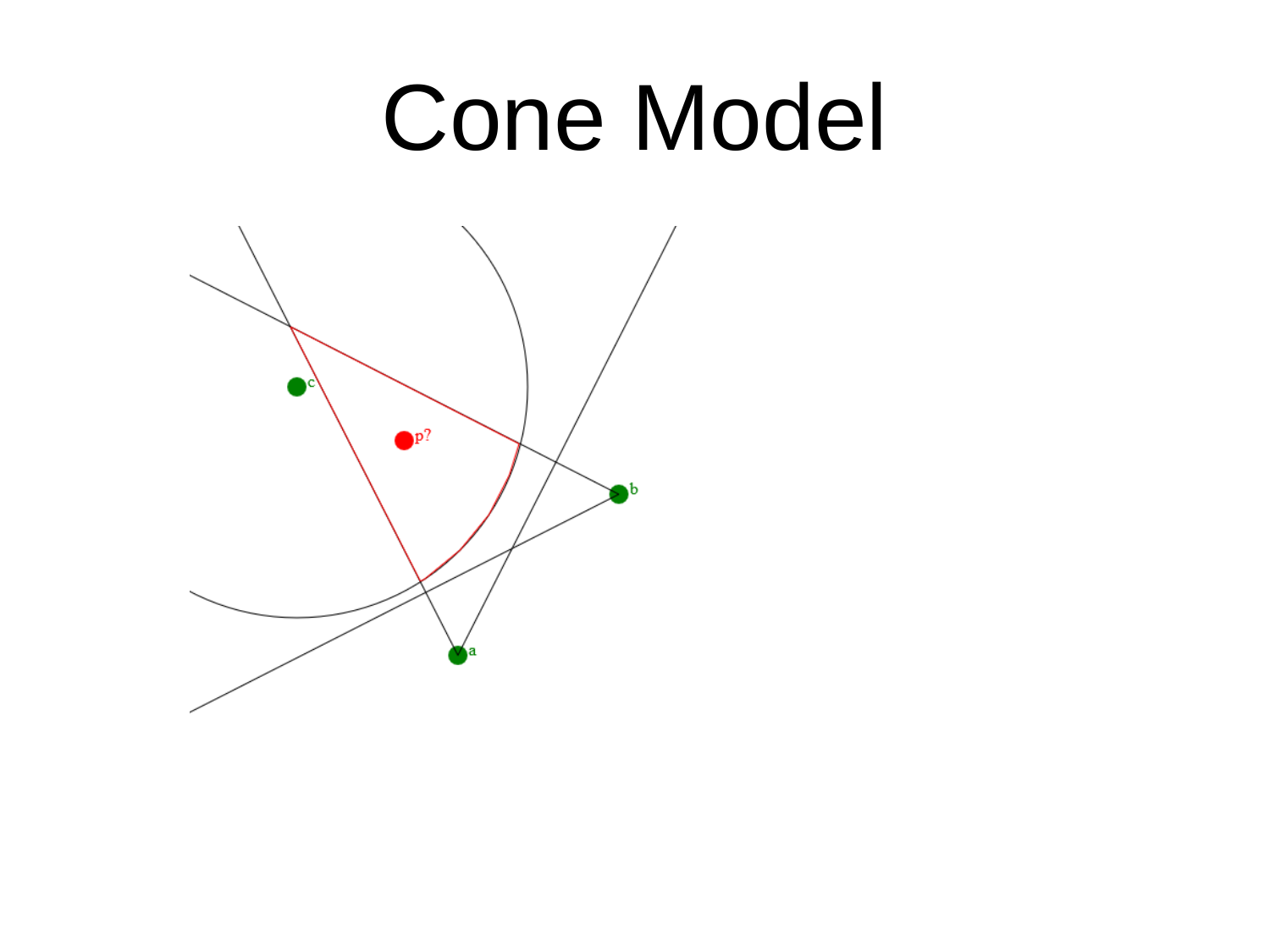#### Projection Model

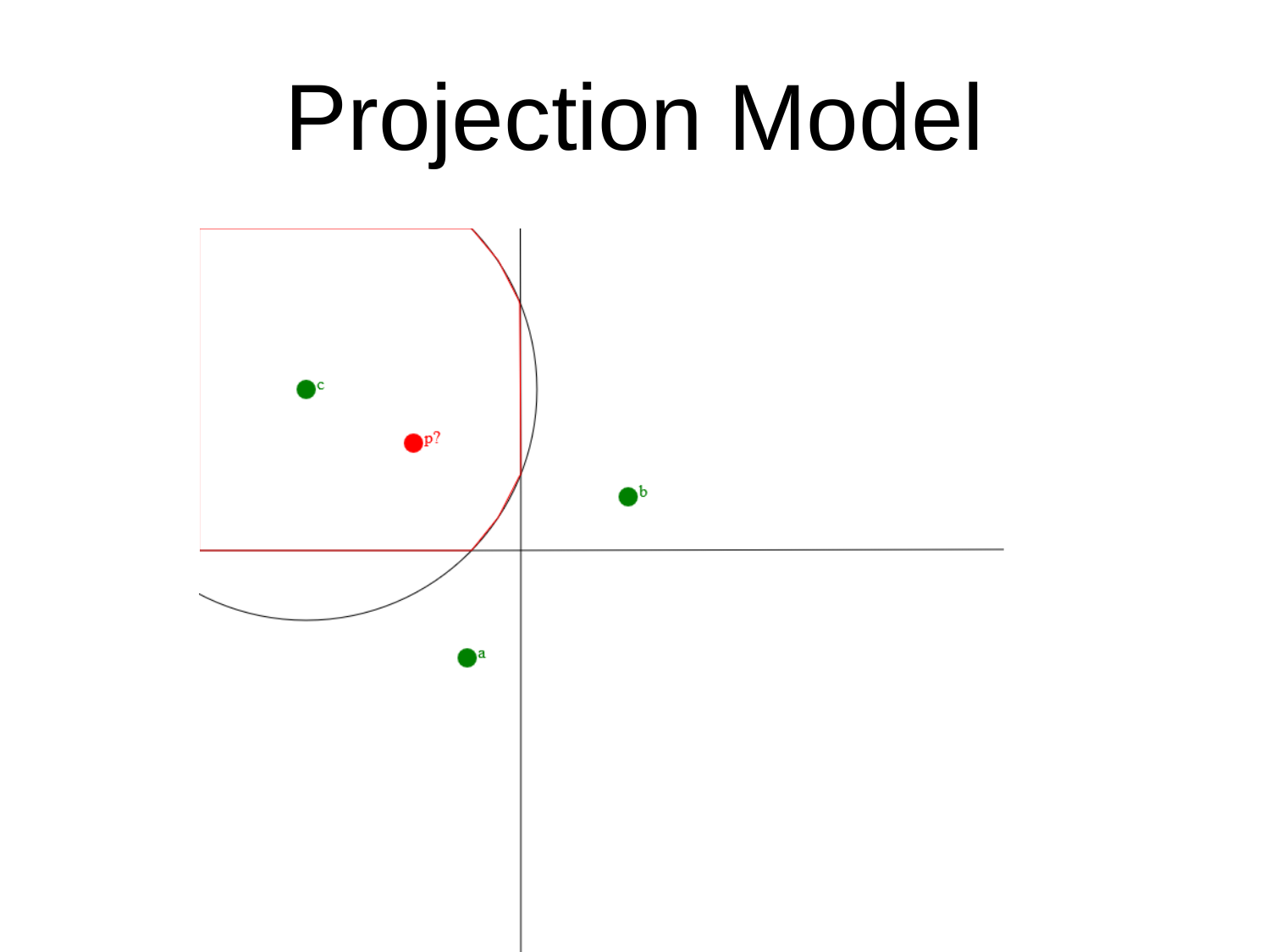## Inference Rules

- A is east of B
- B is east of C

#### $\Rightarrow$  A is east of C ?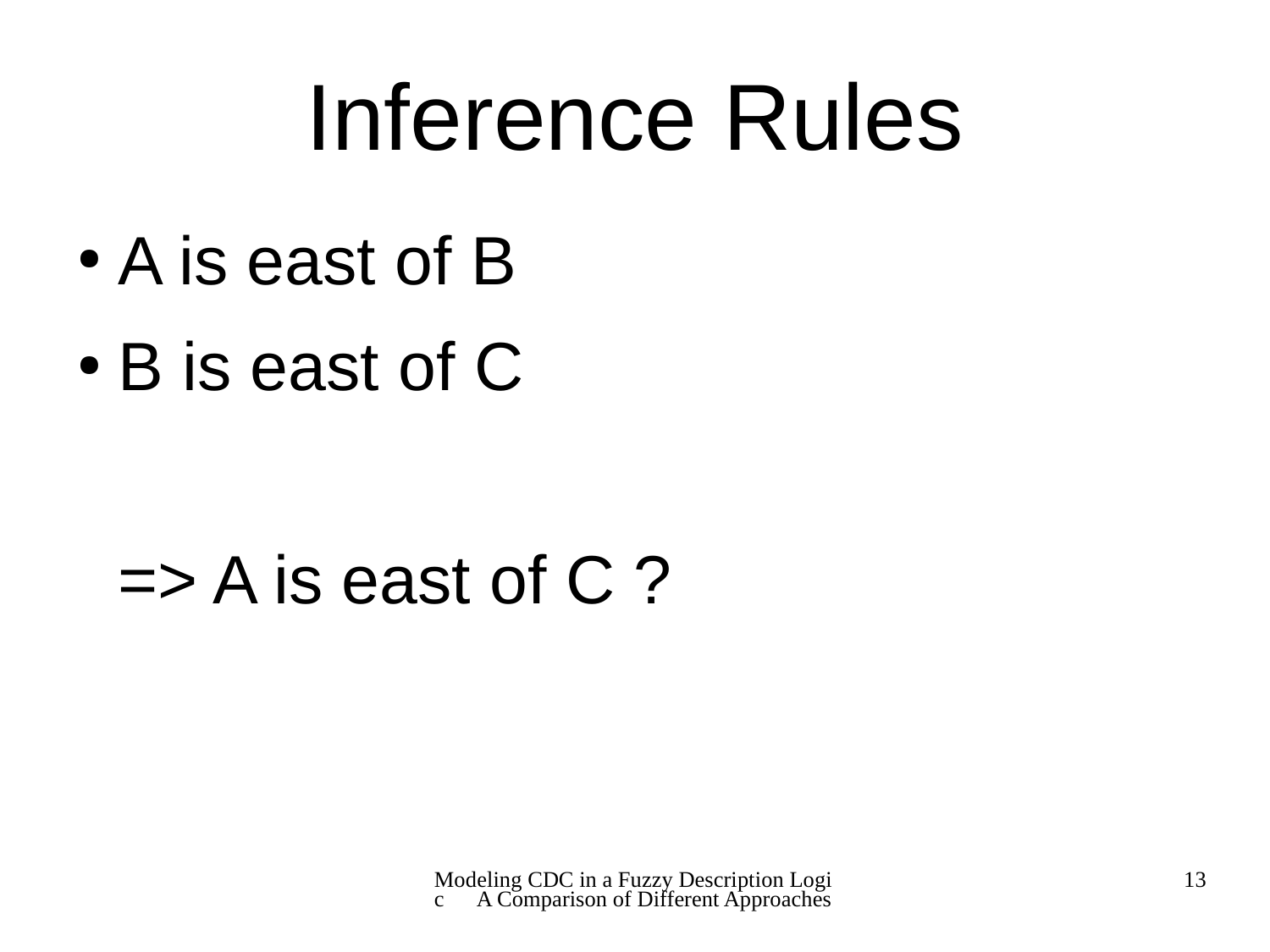## Inference Rules

- $\bullet$  A is east of B  $(x \%)$
- $\bullet$  B is east of C (y %)

#### $\Rightarrow$  A is east of C (x+y? min(x,y)? ...)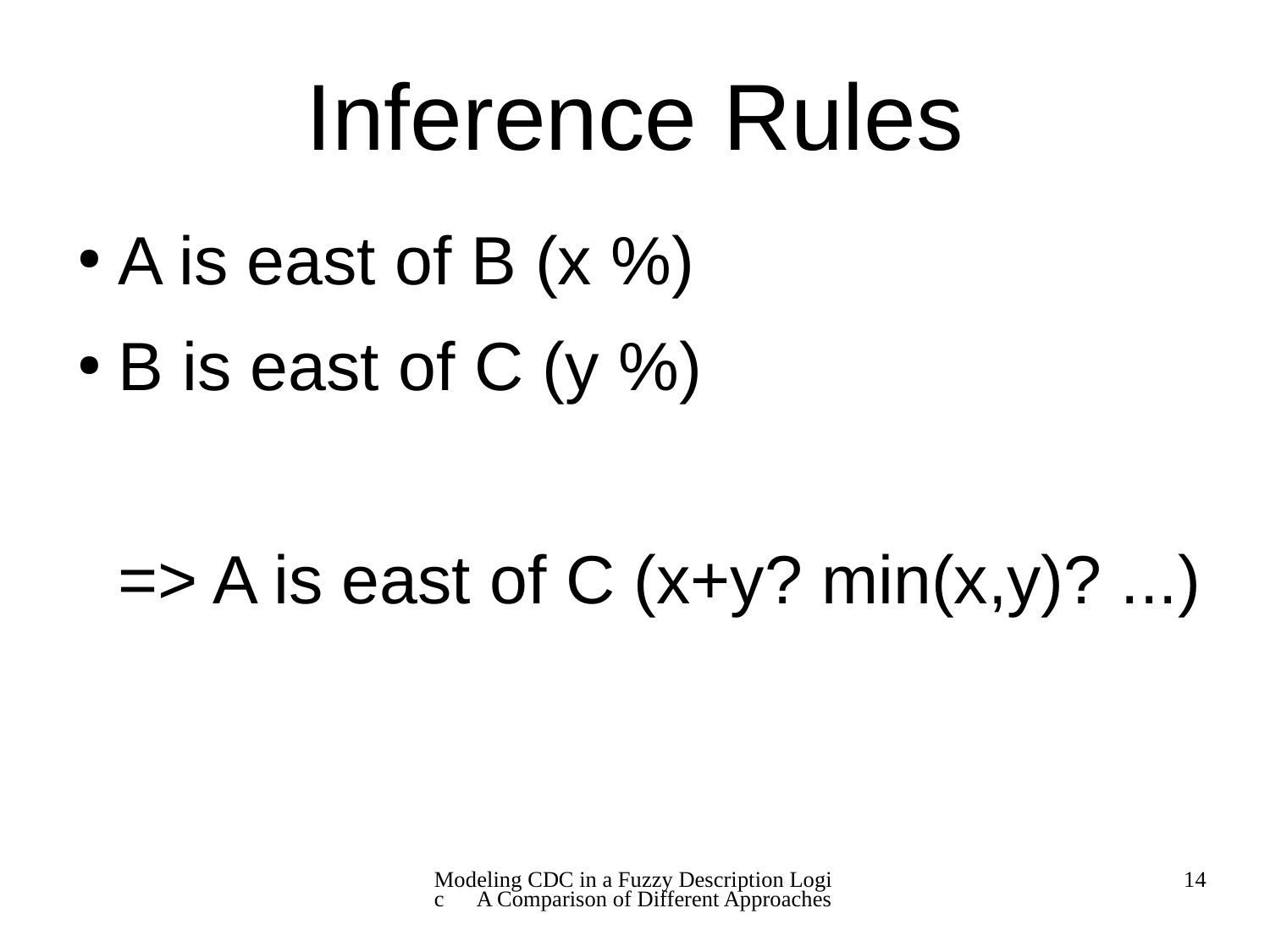# Fuzzy Connectives

|                  | Lukasiewicz Logic                                                | Product Logic                                                                  | Goedel Logic                                                                   |  |
|------------------|------------------------------------------------------------------|--------------------------------------------------------------------------------|--------------------------------------------------------------------------------|--|
| $\ominus \phi =$ | $1-\phi$                                                         | $\begin{cases} 1 & \text{if } \phi = 0 \\ 0 & \text{if } \phi > 0 \end{cases}$ | $\begin{cases} 1 & \text{if } \phi = 0 \\ 0 & \text{if } \phi > 0 \end{cases}$ |  |
|                  | $\phi_1 \oplus \phi_2 = \min(\phi_1 + \phi_2, 1)$                | $\phi_1 + \phi_2 - \phi_1 \cdot \phi_2$                                        | $\max(\phi_1, \phi_2)$                                                         |  |
|                  | $\phi_1 \otimes \phi_2 = \Big \max(\phi_1 + \phi_2 - 1, 0)\Big $ | $\phi_1\cdot\phi_2$                                                            | $\min(\phi_1,\phi_2)$                                                          |  |
|                  | $\phi_1 \triangleright \phi_2 = \min(1 - \phi_1 + \phi_2, 1)$    | $\min\left(1,\frac{\phi_2}{\phi_1}\right)$                                     | $\int 1$ if $\phi_1 \leq \phi_2$<br>$\phi_2$ if $\phi_1 > \phi_2$              |  |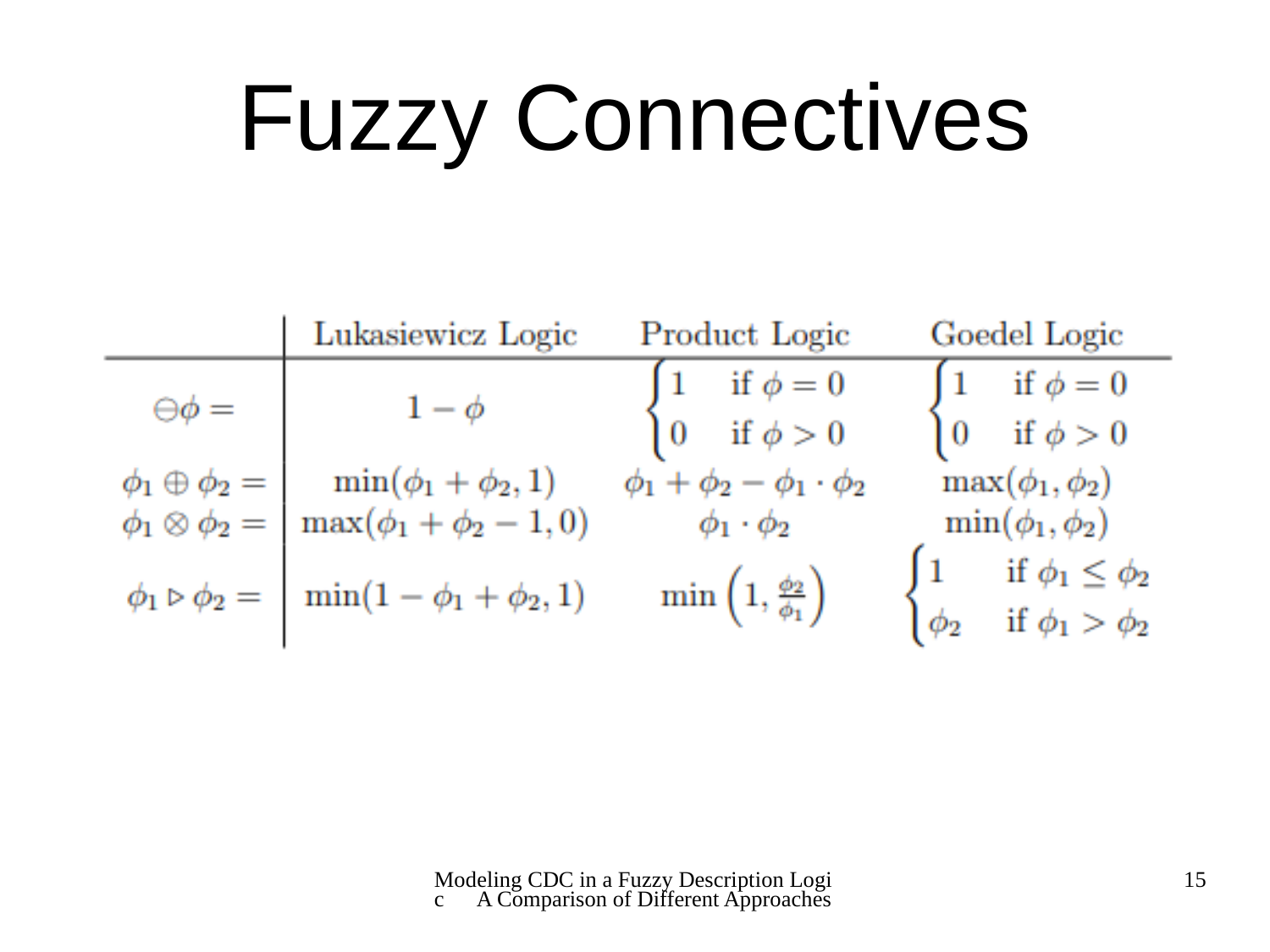# Fuzzy Connectives

|                          | Lukasiewicz Logic                                             | Product Logic                                                        | Goedel Logic                         |  |
|--------------------------|---------------------------------------------------------------|----------------------------------------------------------------------|--------------------------------------|--|
| $\Theta \phi =$          | $1-\phi$                                                      | if $\phi = 0$<br>$\begin{cases} 0 & \text{if } \phi > 0 \end{cases}$ | if $\phi = 0$                        |  |
| $\phi_1 \oplus \phi_2 =$ | $\min(\phi_1 + \phi_2)$                                       | $\phi_1 + \phi_2 - \phi_1 \cdot \phi_2$                              | $0$ if $\phi > 0$<br>$max(b_1, b_2)$ |  |
| $\phi_1\otimes\phi_2=$   | $max(\phi_1 + \phi_2 - 1, 0)$                                 | $\phi_1 \cdot \phi_2$                                                | $\min(\phi_1, \phi_2)$               |  |
|                          | $\phi_1 \triangleright \phi_2 = \min(1 - \phi_1 + \phi_2, 1)$ | $\min\left(1,\frac{\phi_2}{\phi_1}\right)$                           | if $\phi_1 > \phi_2$<br>$\varPhi_2$  |  |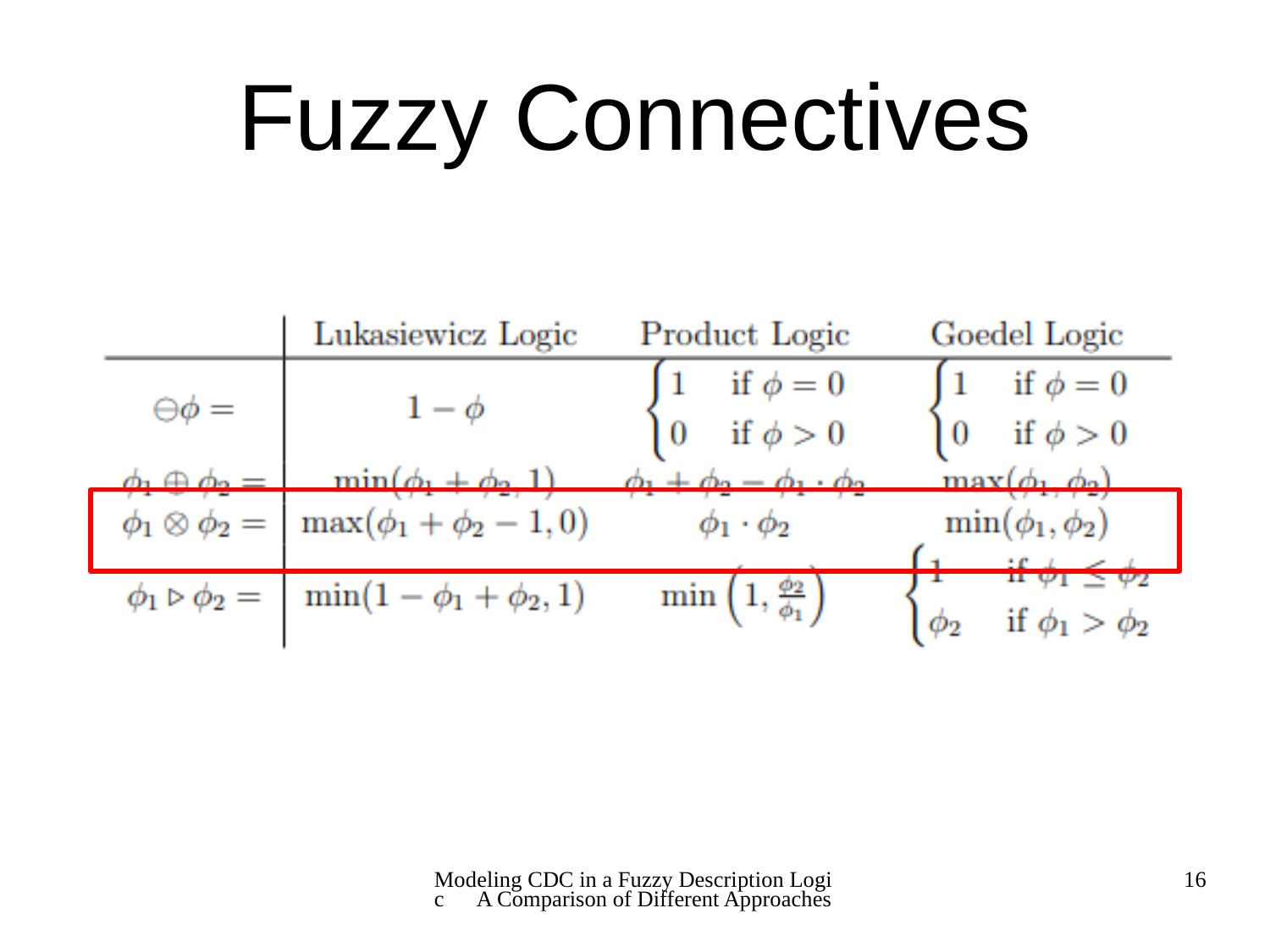#### Inference Rules

|                                      | Axiom                       |                |        | cone-based projection-based           |  |
|--------------------------------------|-----------------------------|----------------|--------|---------------------------------------|--|
|                                      | $E \circ E \sqsubseteq E$   |                |        |                                       |  |
|                                      | $E \sqcap N \sqsubseteq NE$ |                |        | G                                     |  |
|                                      | $E \circ N \sqsubseteq NE$  | ×              |        | ×                                     |  |
|                                      | $E^- \sqsubseteq W$         |                |        |                                       |  |
|                                      |                             |                |        |                                       |  |
|                                      |                             | linear         | linear |                                       |  |
| Axiom                                |                             | $(\alpha > 0)$ |        | $(\alpha = 0)$ exponential fractional |  |
| Near $\circ$ Near $\sqsubseteq$ Near |                             | ×              |        | Р                                     |  |
| $Near^- \sqsubseteq Near$            |                             |                |        |                                       |  |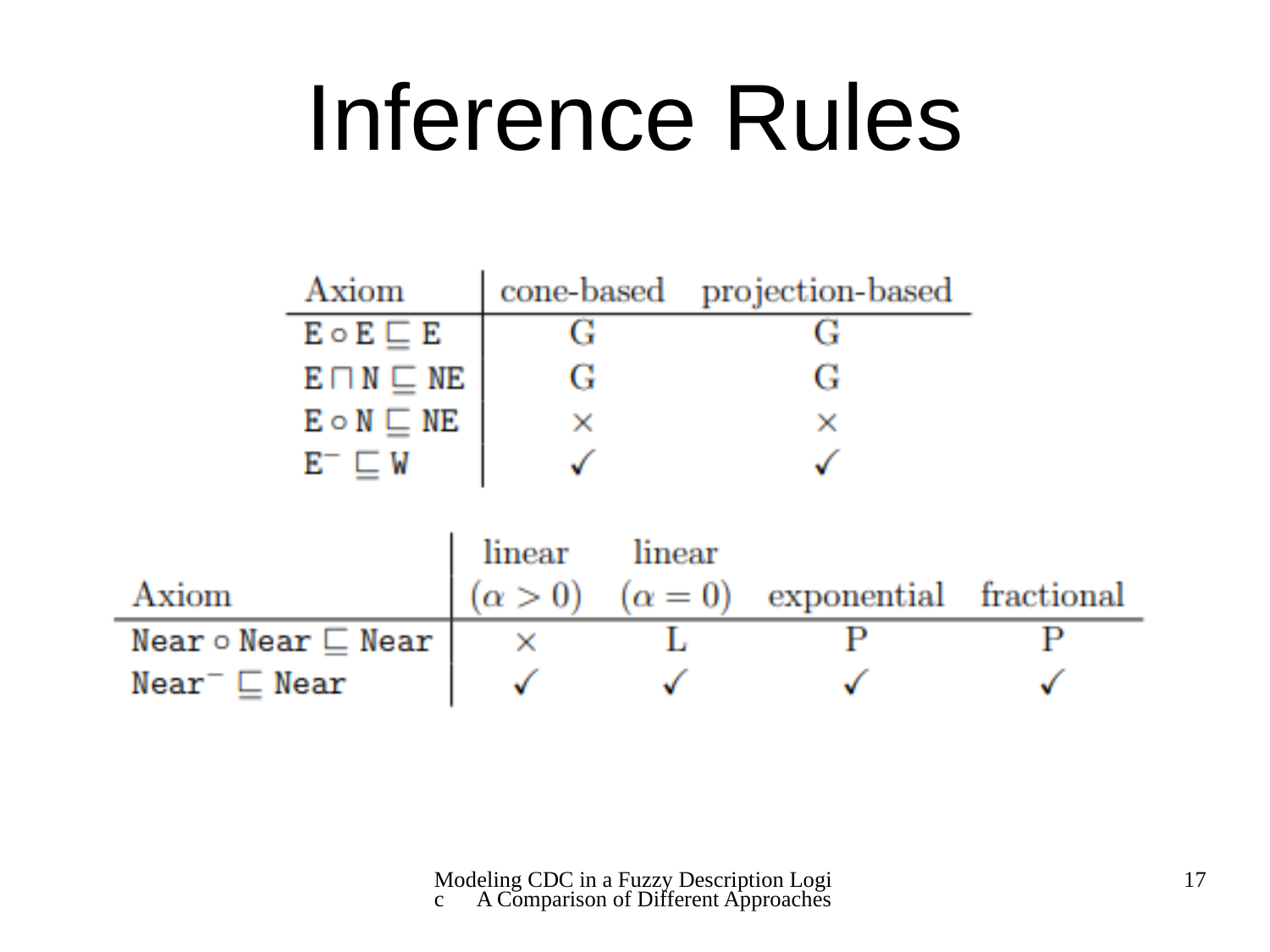

(a) Complete dataset: Black lines state available relative information. Green dots represent absolute information.

(b) Damaged dataset: Only  $\tau =$ 60% of absolute information is available and  $\rho = 60\%$  of relative data is removed.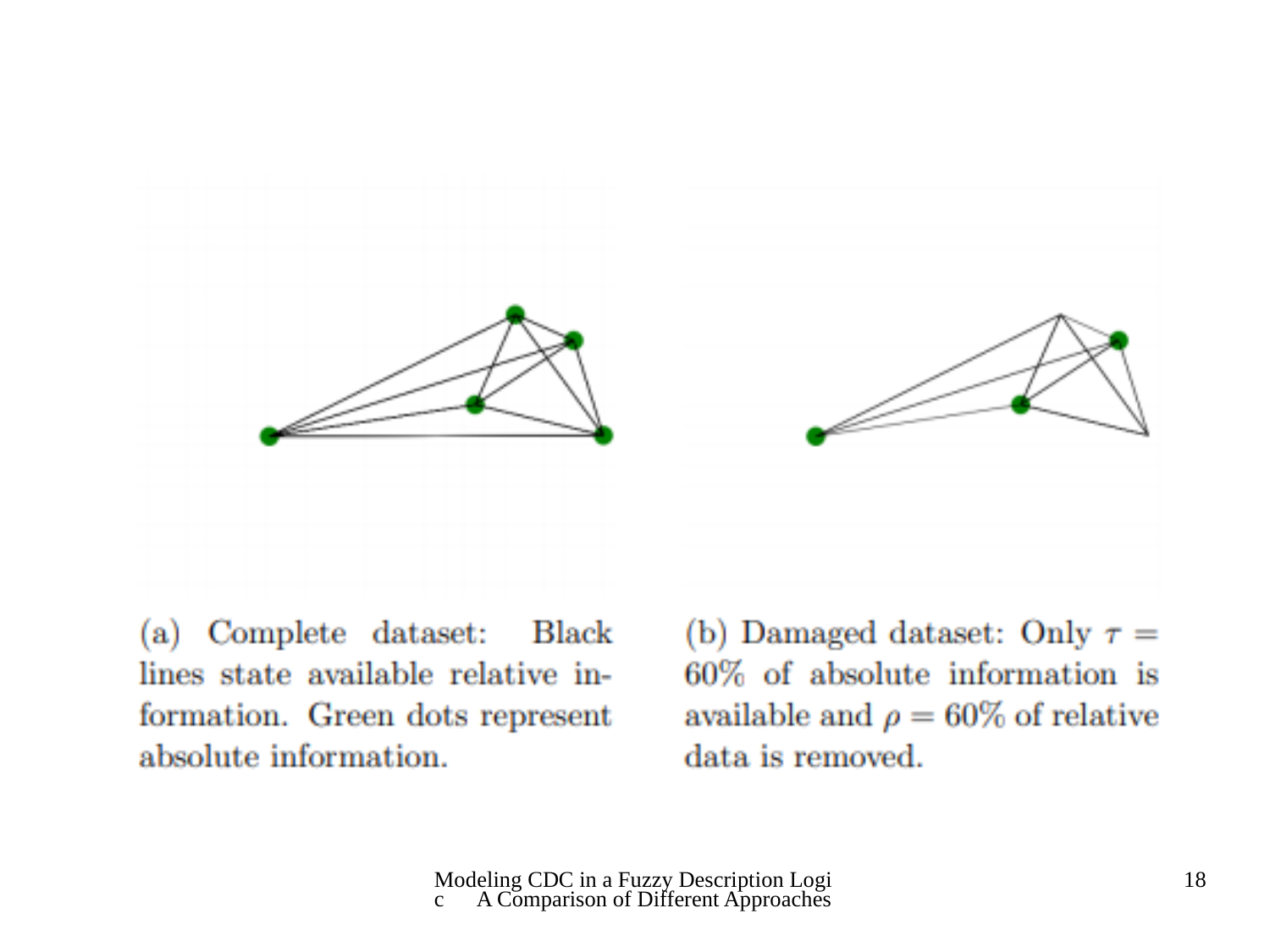

(a) equal distribution:  $f(p)=1$ 



(b) centered distribution:  $f(p) = (2 * p_x - )$  $(1)^2 + (2*p_y-1)^2$ 



(c) bordered distribution:  $f(p) = 2 - (2 *$  $(p_x-1)^2+(2*p_y-1)^2$ 





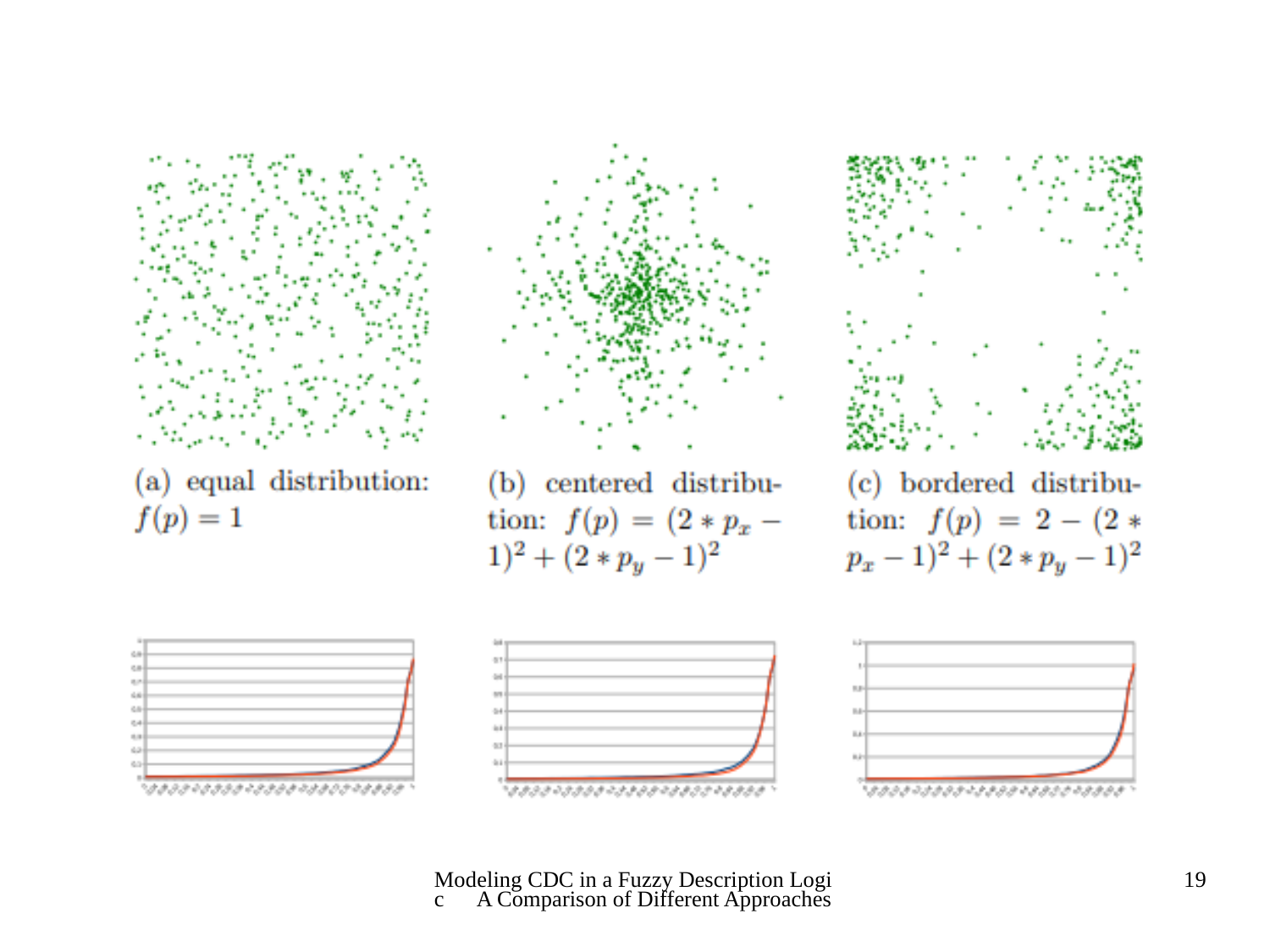## Cardinal Directions



Imprecision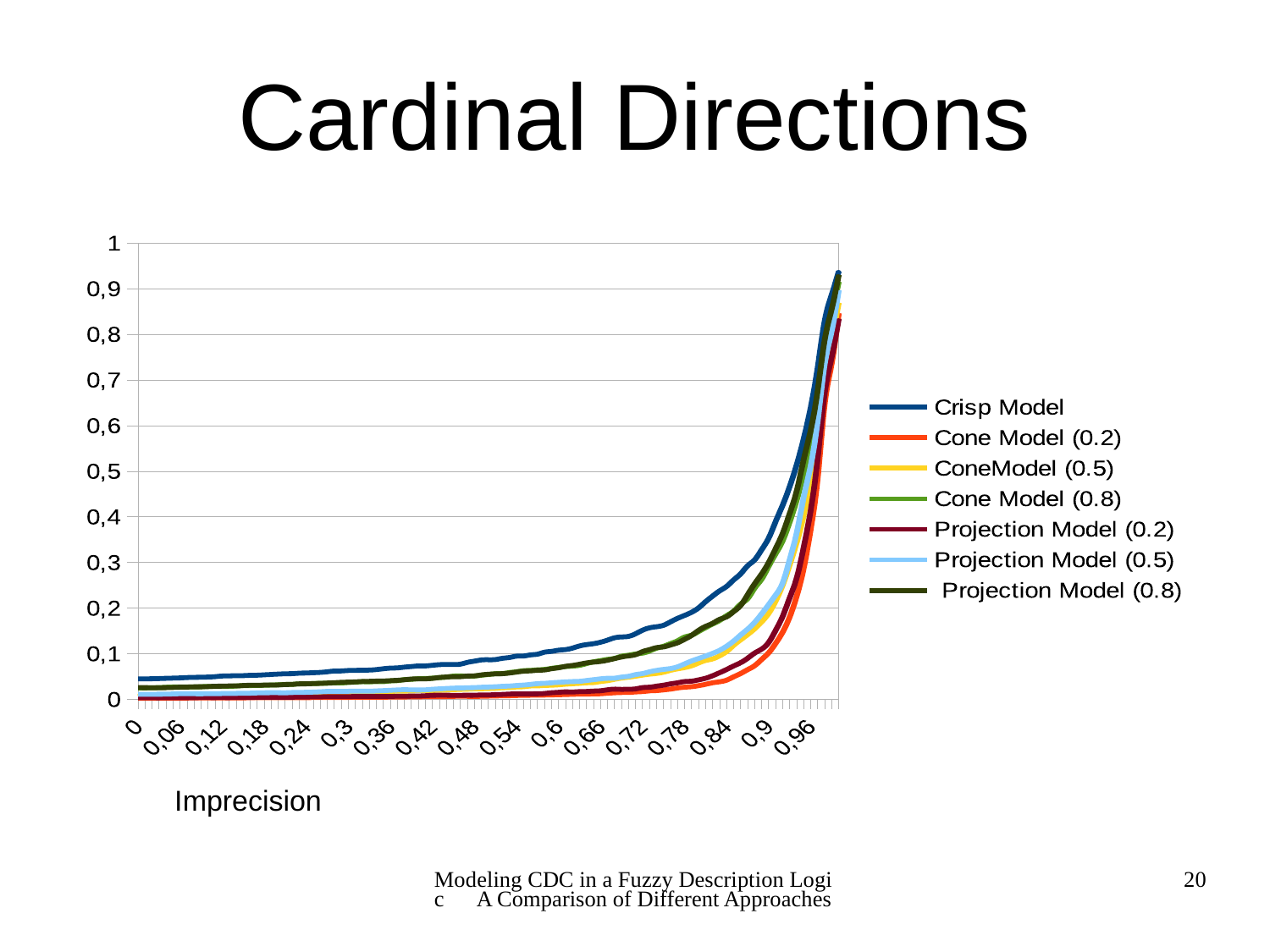## Cardinal Directions



Known Points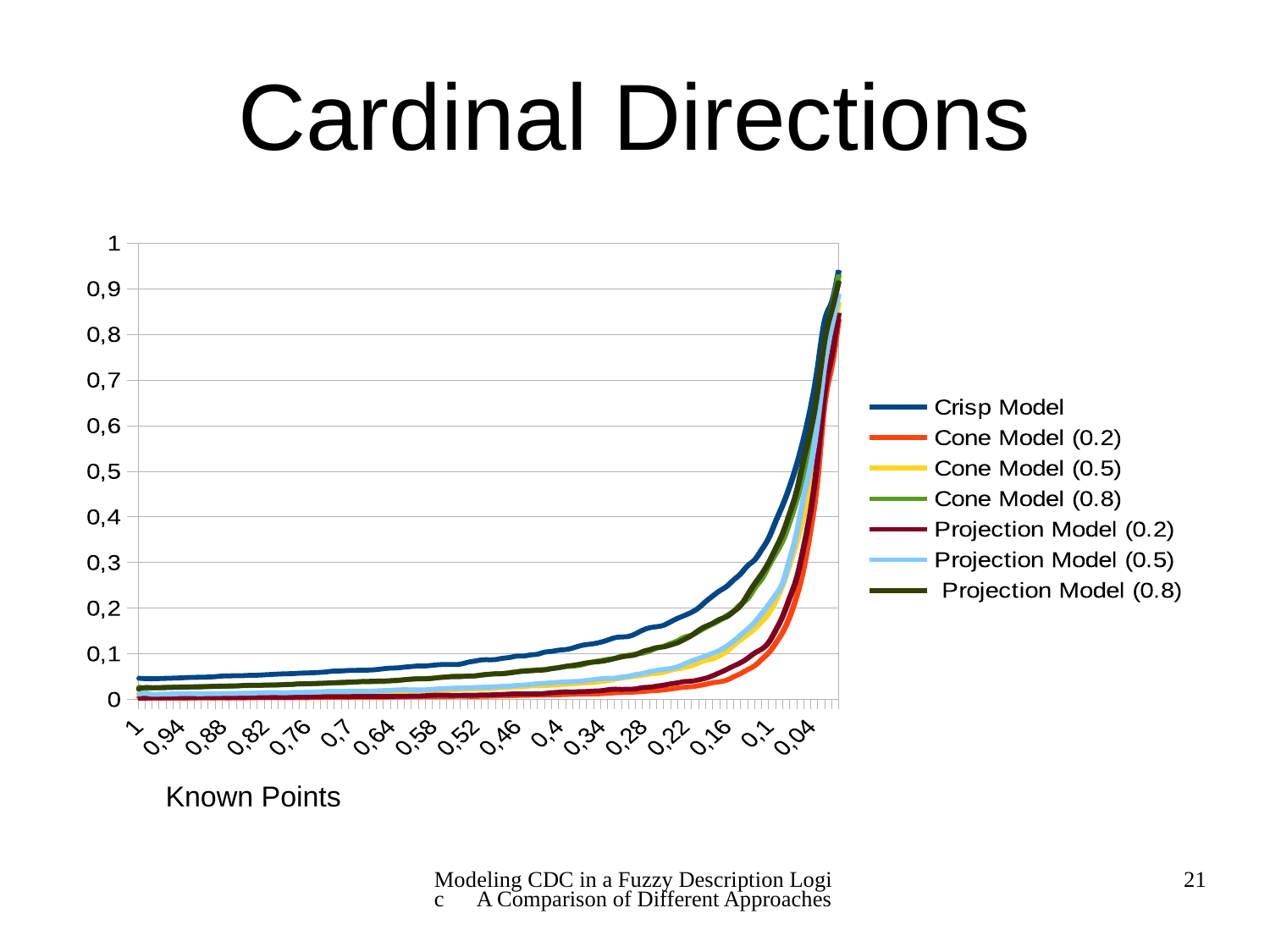#### Nearness

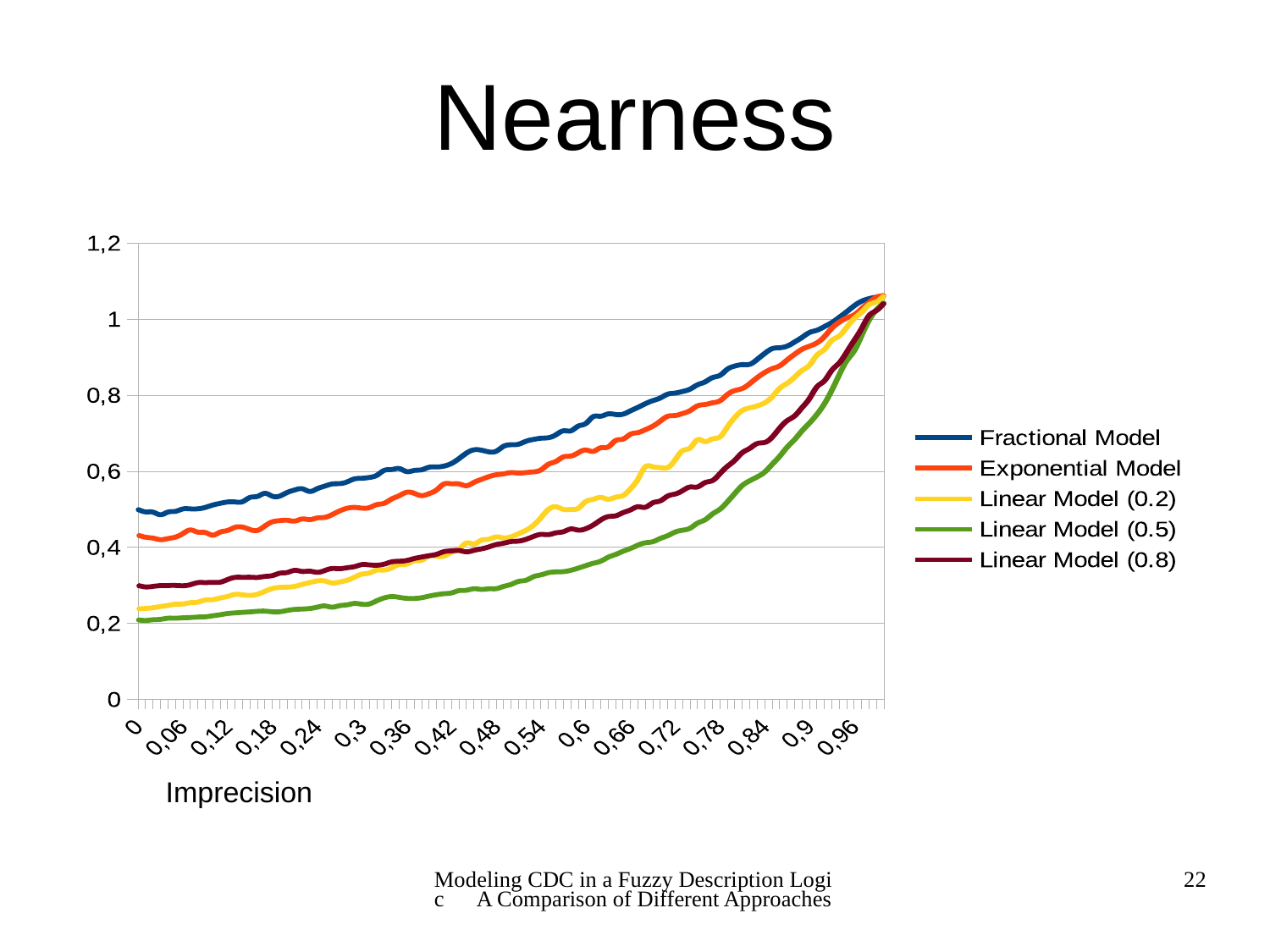#### Nearness